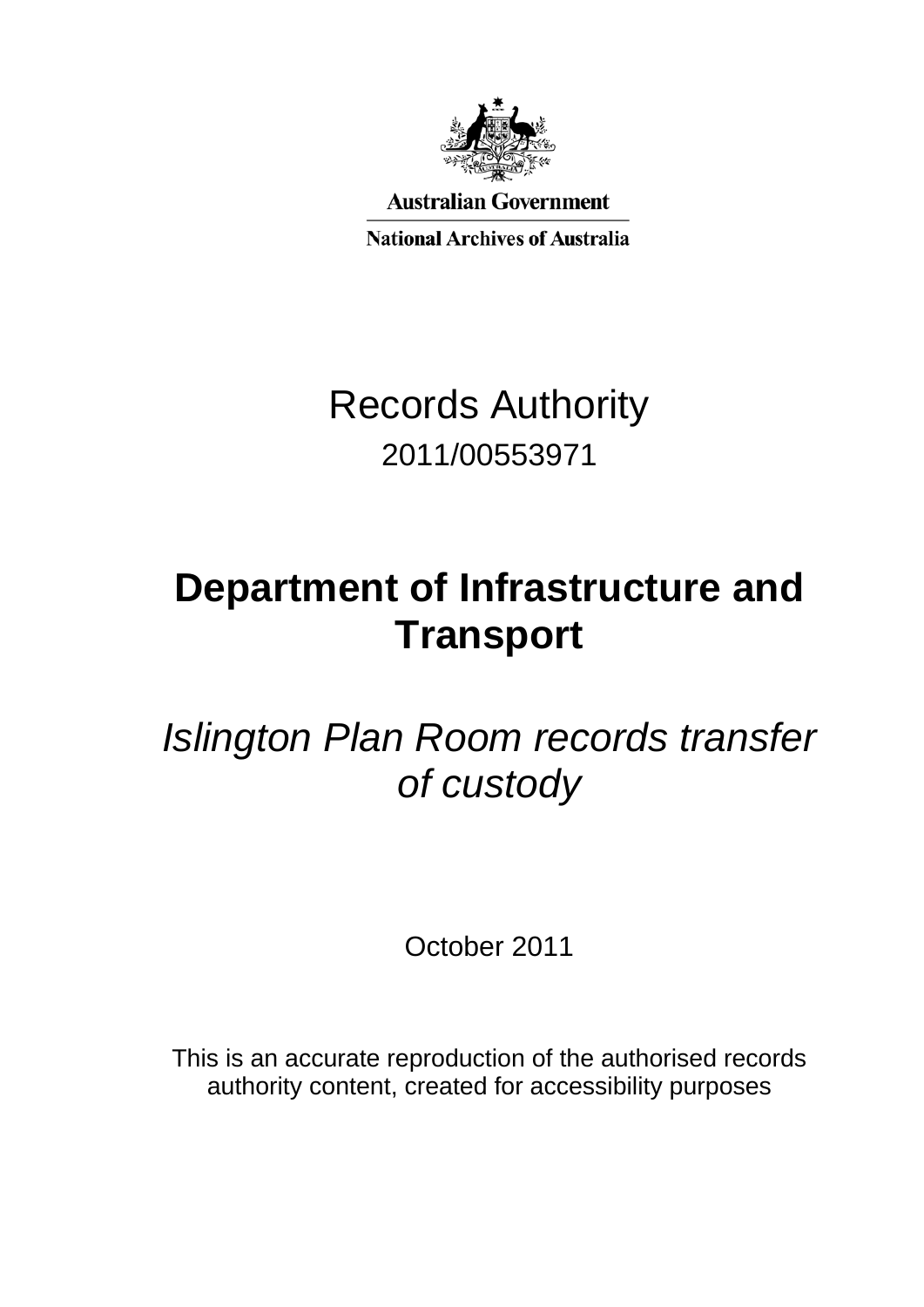# **CONTENTS**

| <b>INTRODUCTION</b>        | 2 |
|----------------------------|---|
| <b>CONDITIONS</b>          | 3 |
| <b>CONTACT INFORMATION</b> | 4 |
| <b>AUTHORISATION</b>       | 5 |
| <b>RECORDS</b>             | 6 |

**Islington Plan Room records** 

© Commonwealth of Australia 2011

This work is copyright. Apart from any use as permitted under the *Copyright Act 1968,* no part may be reproduced by any process without prior written permission from the National Archives of Australia. Requests and inquiries concerning reproduction and rights should be directed to the Publications Manager, National Archives of Australia, PO Box 7425, Canberra Mail Centre ACT 2610, Australia.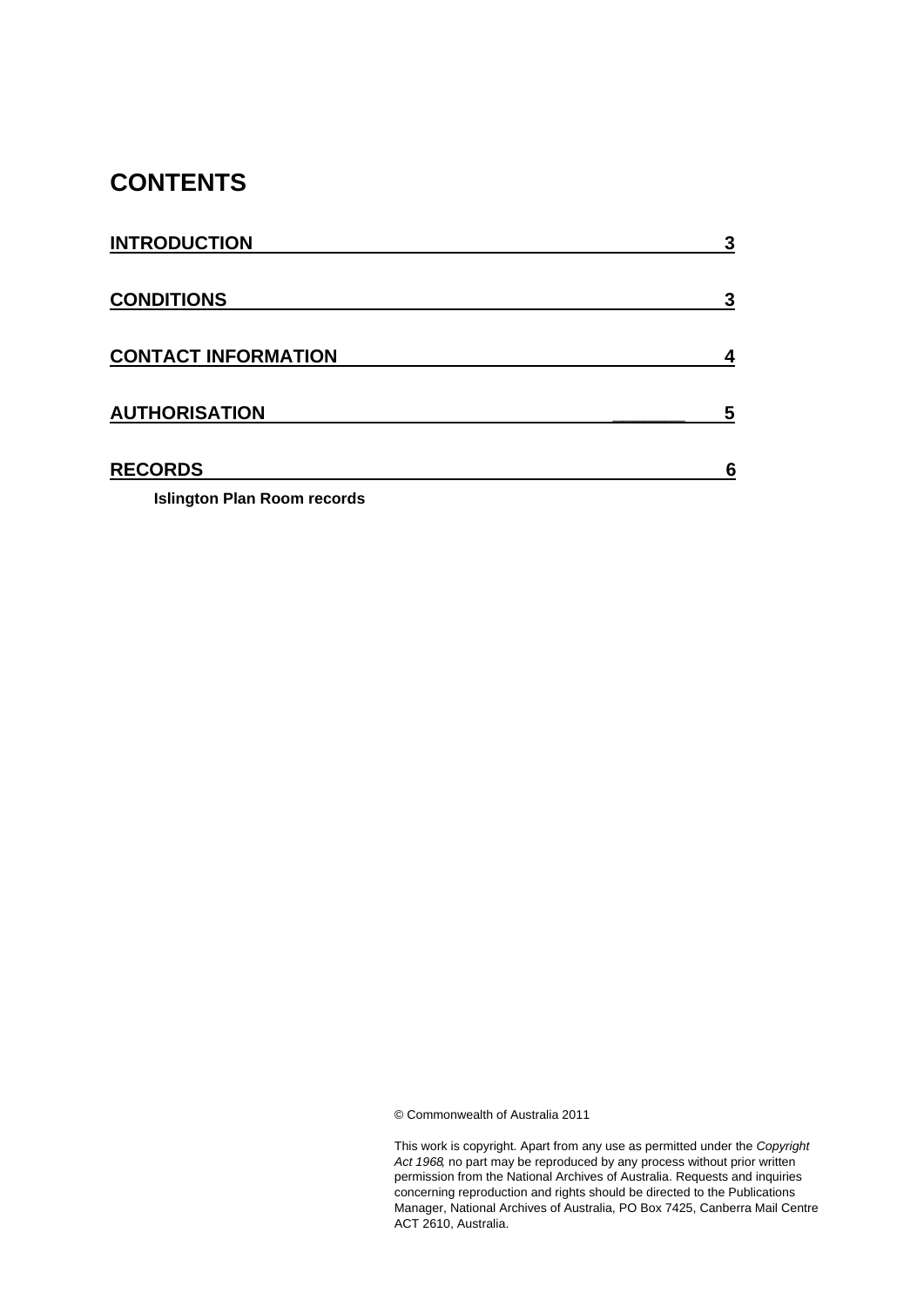## **INTRODUCTION**

This authority gives the Department of Infrastructure and Transport (DIT) permission under the *Archives Act 1983* to transfer the custody of its records stored at the Islington Plan Room to the Department for Transport, Energy and Infrastructure of the Government of South Australia (DTEI).

The records need to be removed to make way for redevelopment of the Islington site. DTEI will arrange for the records to be stored at the premises of State Records of South Australia (SRSA). The transfer will enable DTEI to manage a project to appraise, describe, arrange, and sentence the records in accordance with the policies, procedures and standards of SRSA or, where relevant, identify records which may be subject to different treatment. This project has the support of DIT and the National Archives of Australia.

The project is in anticipation of a transfer of ownership of the majority of the Plan Room records to DTEI, with records of significance to South Australia being cared for by SRSA.

#### *Islington Plan Room records*

The records known as the Islington Plan Room records comprise approximately 200,000 plans and drawings and associated records formerly owned by the Australian National Railways Commission. The records are housed within the Genesee & Wyoming (G&W) Islington Workshop complex at 320 Churchill Road, Kilburn, South Australia.

The records, which date from the 1850s to 1997, include material created by former South Australian railway authorities, Commonwealth Railways and the Australian National Railways Commission (later Australian National or AN). The Australian National Railways Commission was established by the Australian Government in 1975, incorporating the Commonwealth Railways, the Tasmanian Government Railways and the non-urban railways of South Australia.

A collection of plans and drawings was moved to Islington from the Adelaide Railway Station in the late 1970s. Prior to the sale of AN in 1997, plans from the former Commonwealth railway workshops at Port Augusta, South Australia, various Mechanical Division plan rooms and the ANR Head Office at Keswick, Adelaide, were relocated to Islington, together with any relevant control records. Since that time, other collections that have come to light have been deposited at the Plan Room.

The Department of Infrastructure and Transport inherited the records when AN was privatised in 1997. Since that time, the scale and complexity of records at the Plan Room and the range of interests in the material have been obstacles to achieving satisfactory archival and disposal arrangements.

## **CONDITIONS**

The Department of Infrastructure and Transport is to ensure that DTEI and its agents understand that no records are to be destroyed or otherwise disposed without the permission of the National Archives. This does not prevent sentencing or sorting the records according to whether they should be retained or destroyed.

Apart from the custody arrangements permitted by this authority, the Department of Infrastructure and Transport is to ensure that the records will be treated as if they were in the Department's custody, possession or control for the purposes of Commonwealth laws relating to records or information.

In some circumstances, it may be necessary to enter into contractual arrangements with the body taking custody of the records. The contract may include clauses to:

- recover records at the completion of the contract, or at any other reasonable time;
- ensure that the records are appropriately managed and maintained;
- protect the security of the records;
- ensure compliance with the provisions of the Privacy Act 1988;
- prevent unauthorised disclosure of information;
- provide for reasonable physical access to the records by the Commonwealth and its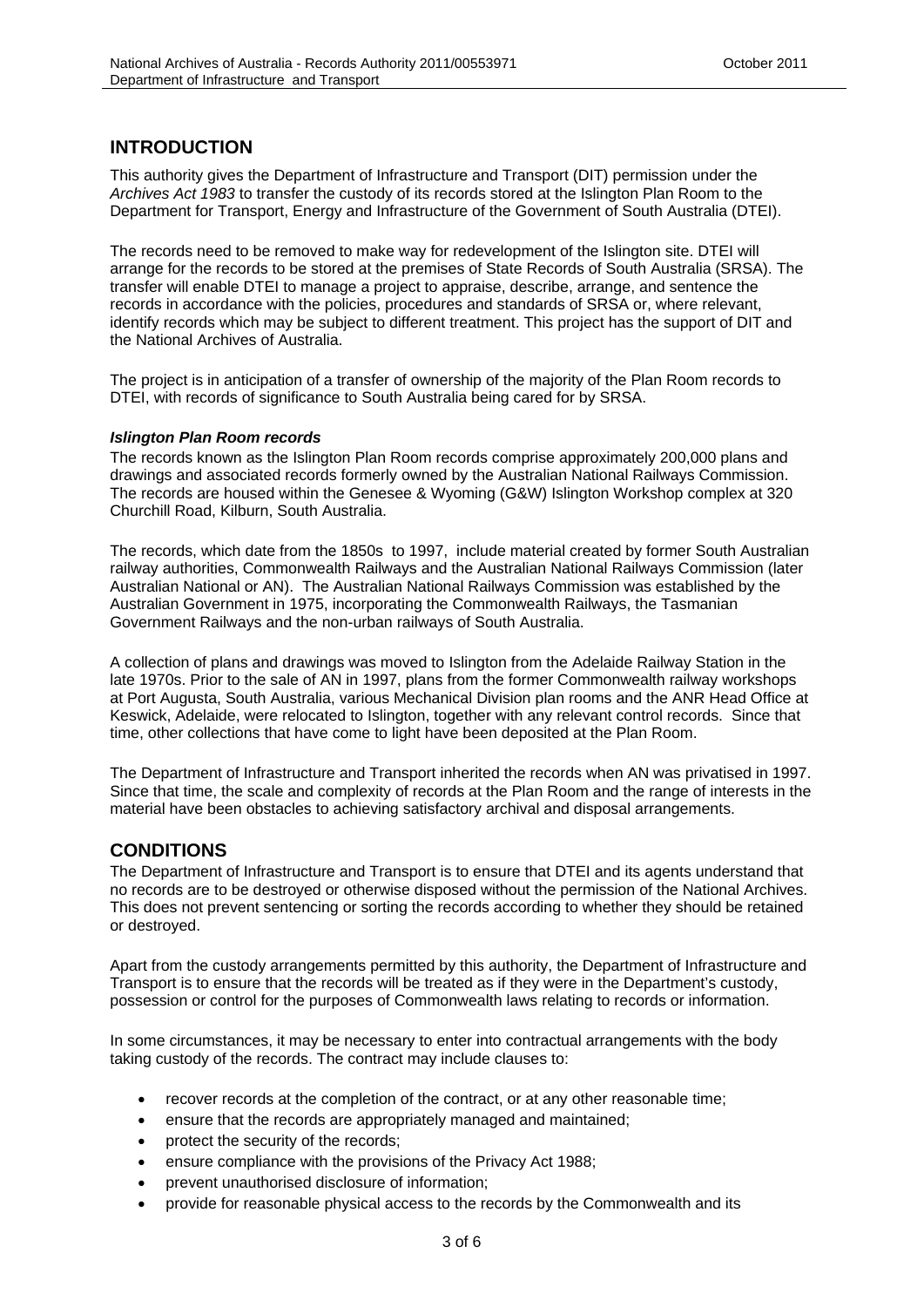authorised agents;

- facilitate official access or public access to records in the open access period under the Archives Act 1983;
- limit the use of the records to legitimate purposes.

You should seek specific legal advice on these matters.

Conditions associated with this transfer of custody permission will cease to apply to records whose ownership is subsequently transferred.

## **CONTACT INFORMATION**

For assistance with this authority or for advice on other recordkeeping matters, please contact National Archives' Agency Service Centre.

Canberra Mail Centre ACT 2610 Queen Victoria Terrace Tel: (02) 6212 3610 Parkes ACT 2600 **Fax: (02) 6212 3989** 

PO Box 7425 Email: <u>recordkeeping@naa.gov.au</u><br>Canberra Mail Centre ACT 2610 Website: <u>www.naa.gov.au</u>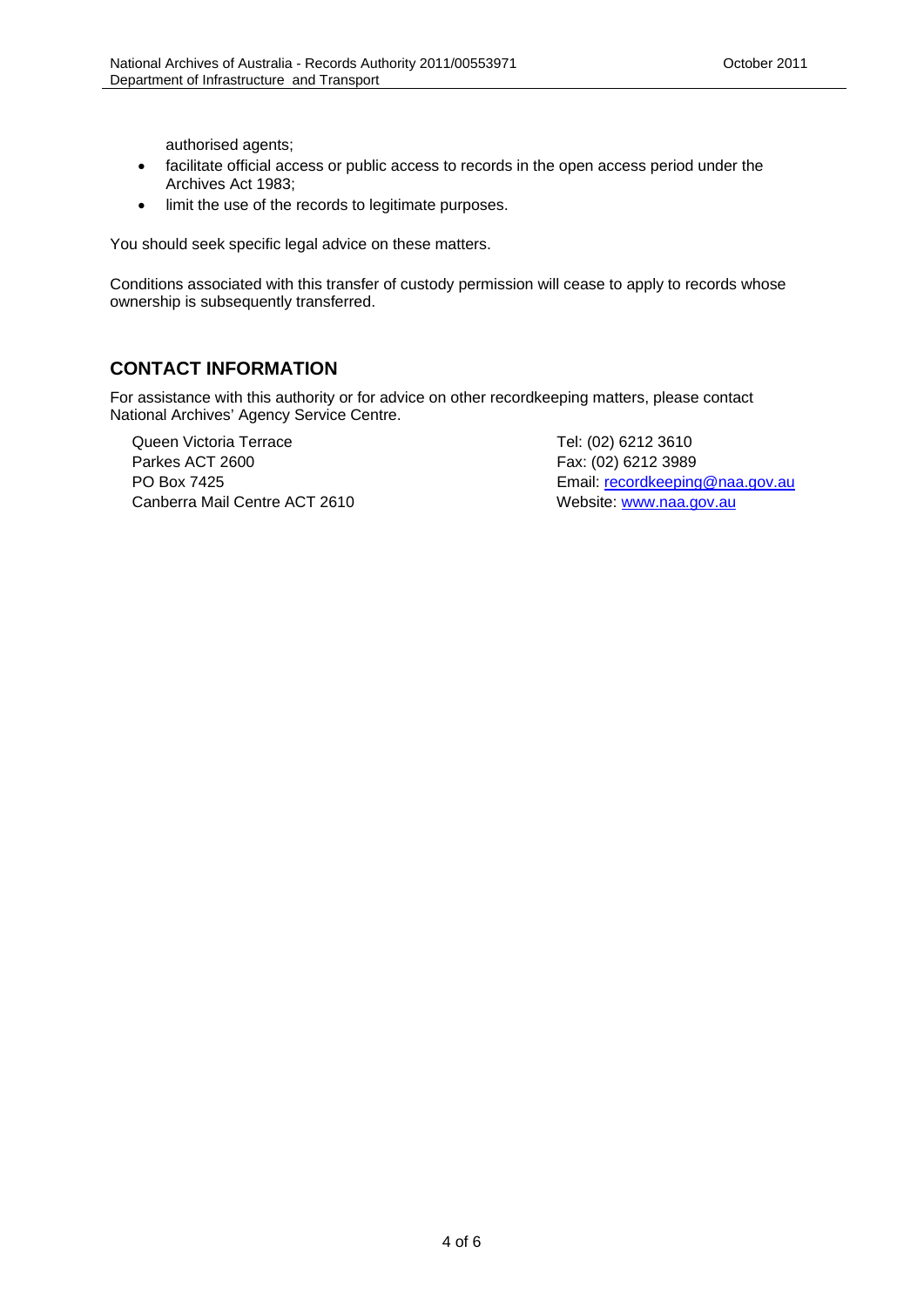# **AUTHORISATION**

**RECORDS AUTHORITY** 2011/00553971

**Person to whom notice of authorisation is given:** 

Mr Mike Mrdak **Secretary** Department of Infrastructure and Transport 111 Alinga Street Canberra City, ACT 2601

**Purpose:** Authorises arrangements for the transfer of custody of records in accordance with section 24(2)(b) of the Archives Act.

Islington Plan Room records.

**Application:** 

This authority gives permission for the transfer of custody of the records described. This authority will apply only with the consent of the agency currently responsible for the business documented in the records described.

**Authorising Officer** 

'le

Margaret Chalker Assistant Director-General Government Information Management National Archives of Australia

**Date of issue:** 

24 October 2011